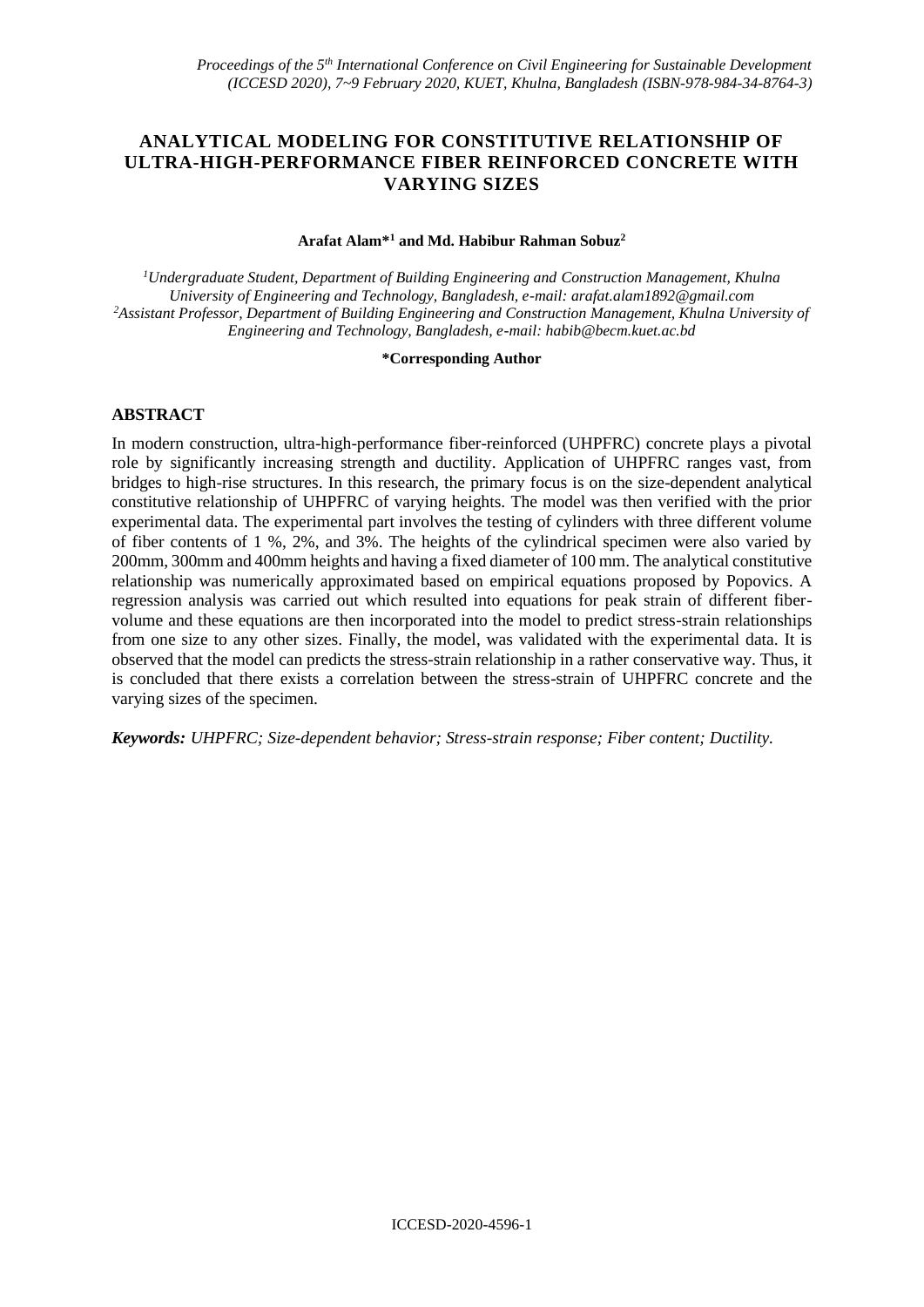# **1. INTRODUCTION**

Ultra-high-performance concrete (UHPC) is a relatively new class of concrete that transcends typical compressive, tensile and durability behavior of normal weight concrete (B. A. Graybeal, 2007). UHPC is a new-generation high mechanical performant cementitious matrix material (Pierre Richard, 1995). UHPC mainly overcomes the weakness of concrete strength and brittleness and shows high strength and post-cracking tensile strength (Shafieifar, Farzad, & Azizinamini, 2017; Sobuz et al., 2016). But to achieve UHPC, unorthodox mix design by mixing Portland cement, fine sand, silica fume, ground quartz, superplasticizers, steel or organic fibers and water with low w/c ratio of typically less than 0.25 is applied (B.A. Graybeal, 2003). Coarse aggregate is reduced in this type of concrete, which in turn reduces the size of microcracks and thus using reactive powder, the concrete may have compressive strength ranging from 200MPa to 800MPa (Pierre Richard, 1995). Even without complex mixing, research has shown that compressive strength in the range of 130-160 MPa is achievable using only conventional materials (Sobuz et al., 2016). Applications of UHPC can be architectural and structural but it is most favorable for bridge construction and precast construction for its life-cycle cost (B.A. Graybeal, 2003). The inclusion of steel fibers in UHPC opens up the door for Ultra-high-Performance Fiber-Reinforced Concrete(UHPFRC), which shows improved elastic modulus, tensile strength, elastic post-cracking bending strength and ductility*(*Toledo Filho, Koenders, Formagini, & Fairbairn, 2012*).*Graybeal has maintained that UHPC shows enhanced durability due to the discontinuous pore structure (B.A. Graybeal, 2003). Normal weight concrete exhibits lower post-peak strength and shorter strain time and fails in sudden explosive behavior but UHPFRC exhibit higher post-peak strength, longer strain time and due to the integrated fiber and matrix bonding, even in the failure the surface remains intact (Shafieifar et al., 2017). Different fibers with a good elastic property are seen to enhance the durability of UHPFRC. Ductility is the phenomenon of undergoing large deformation before failure, and it is important as it provides a warning prior to structural failure. Yoo et al conducted biaxial flexural performance of UHPFRC with three different fiber lengths and two placement methods of which, the result was higher load-carrying and deflection capacity with longer fiber length (Yoo & Yoon, 2016). Considering the type of steel fiber, previous research shows that twisted steel fibers improve both postpeak tensile strength and ductility capacities (Kim, 2011; Wille K, 2014). Lubell et al conducted in his experiment, as the fiber volume fraction increased, peak strengths and post-peak ductility in compression, flexure, and direct shear also increased. This phenomenon is explained as steel fibers partially restraining the lateral expansion and enabling larger axial deformation. Lubell et al also showed in his research that the ascending branch has a linear slope which is independent of fiber content (Kazemi & Lubell, 2012).

Size-dependency is another factor that controls the stress-strain properties of concrete in addition to material mixing. The same materials with different shapes and sizes produce different stress-strain behavior (Chen, Visintin, Oehlers, & Alengaram, 2014). Research has shown that size and shapes directly control the compressive strength of concrete specimens *(*Frettlöhr, H. Reineck, & W. Reinhardt, 2012*;* Lubell*;* Pierre-Claude Aitcin, 1994*;* YI, 2002*).* With the increase in size, length or depth, compressive strength, and ductility reduce significantly (Mindessb). These research shows that other material properties such as axial tension, flexure, combined bending and axial forces, Elastic limits, Tensile stresses also show anomaly with different specimen sizes. Cube specimens have slightly higher compressive strength than the same mixing cylinders, but in stages of higher compressive strength, the strength difference declines. For the softening branch, cube shows a milder slope while cylinder shows a steeper slope (del Viso, Carmona, & Ruiz, 2008). There has been no accurate relationship established between the peak compressive strength of cylinder and cube samples of different sizes for various volume fractions (Davis, 2008). Implementation of the UHPC has not produced the expected impact due to a lack of material and production knowledge and high costs. (Maher KT, 2016). Analytical methods for stress-strain determination can mitigate these problems. Popovic, Carreira and Chu, Neville, Wee et al are some of those researchers who have proposed empirically-based numerical approximations for stress-strain behavior of particular concretes (Ayub, 2014; Popovics, 1973). But, as of now, there is not any equation pertaining to the prediction of the stress-strain behavior of UHPFRC (B. A. Graybeal, 2007). A numerical model predicting stress-strain behavior of UHPFRC which also accounts for size-dependency characteristics will accelerate knowledge gaining on UHPFRC. Chen et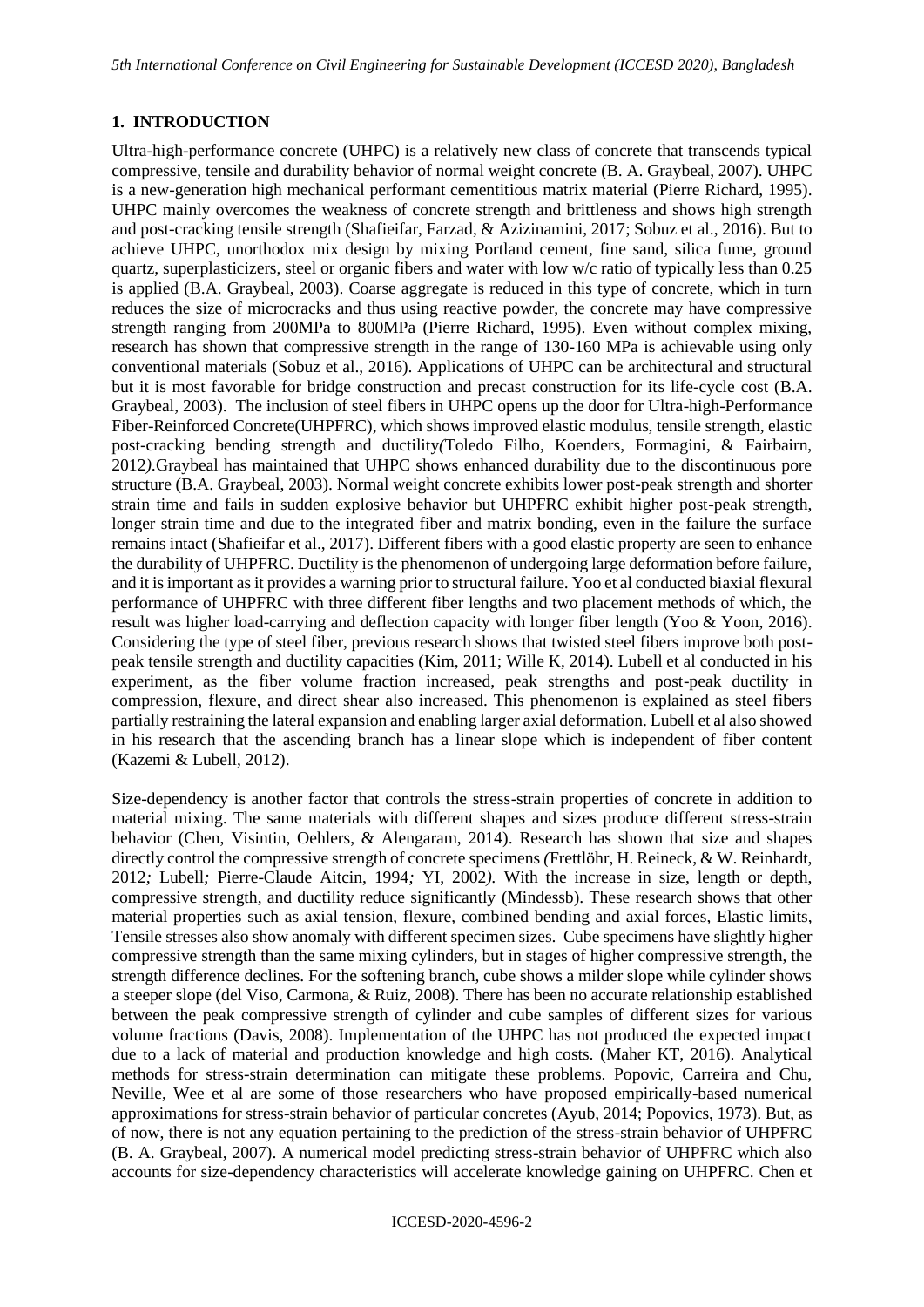al, in his paper, focused on the importance of wedge sliding from the shear-friction mechanism which varies with shape and to measure the global strain of a specimen, wedge sliding is necessary to quantify. Then he proposed a stress-strain relationship for normal-weight concrete (NWC) which is shape and size-dependent and can be used to derive various stress-strain models from one fixed-sized stress-strain data.

This study predicts and compares the size-dependency characteristics of UHPFRC with experimental data. The experimental tests are done to create UHPFRC with different fiber volume content and specimen sizes. The varying height incorporates the size-dependency characteristics of UHPFRC, and varying percentages of fiber are done to evaluate the fiber-effect on the compressive strength of UHPFRC with varying height. Popovics's stress-strain model is then corrected with size-dependency formulation as suggested by Chen et al. Using the model, different heights (size) and volume-fraction fiber content specimens are modeled numerically to compare with the experimental data to study the effect of size and fiber-content in both experimental and numerical model.

#### **2. METHODOLOGY**

#### **2.1.1 Analytical Investigation**

Nonlinear analysis is the primary method for analyzing compression failure of structural members and for nonlinear analysis, the complete stress-strain curve of the unconfined concrete is necessary (Zhao-Hui Lu and Yan-Gang Zhao). To predict the stress-strain curve of particular concrete, an enormous amount of experimental and theoretical research has been conducted and many researchers have proposed empirically-based numerical approximations for this matter (Lu & Zhao, 2010; Mansur, Chin, & Wee, 1999; Popovics, 1973). However, due to concrete being a mixture of different materials and without a uniform mix design, there is no universal consensus equation available (B. A. Graybeal, 2007). Moreover, there is not any equation available which can generally predict the stress-strain curve of UHPFRC (B. A. Graybeal, 2007).



Figure 1: Size-Dependent  $\sigma_{ax}$   $\varepsilon_{axgl}$  from Chen. et. al (2014)

The size-dependency of concrete specimens is important as different sized specimen produce different results (Kazemi & Lubell, 2012). From global strain ( $\varepsilon_{\text{axgl}}$ ) it is possible to understand the size-effect on stress-strain relationship of a specimen. Chen et al. (Chen et al., 2014) suggested an equation for global stress-strain,

$$
(\varepsilon_{axgl-2})_n = [(\varepsilon_{axgl-1})_n - (\varepsilon_{mat})_n]_{L_{pr-2}}^{L_{pr-1}} + (\varepsilon_{mat})_n
$$
\n(1)

In equation (1),  $\varepsilon_{\text{axgl-1}}$  is the global strain of a standard cylinder of 200 mm and  $L_{\text{pr-1}}$  is the specific length of that,  $\varepsilon_{\text{mat}}$  is the material strain and  $L_{\text{pr-2}}$  is the specific length of the required specimen. The subscript  $η$  is the size factor equivalent to  $L_{pr-1}/L_{pr-2}$ . Fig 1 illustrates the diagram of the equation for the stress level ( $\sigma_{ax}$ )<sub>n</sub>. It can be seen that up to ( $\sigma_{ax}$ )<sub>x</sub>, every specimen has same material strain and the ascending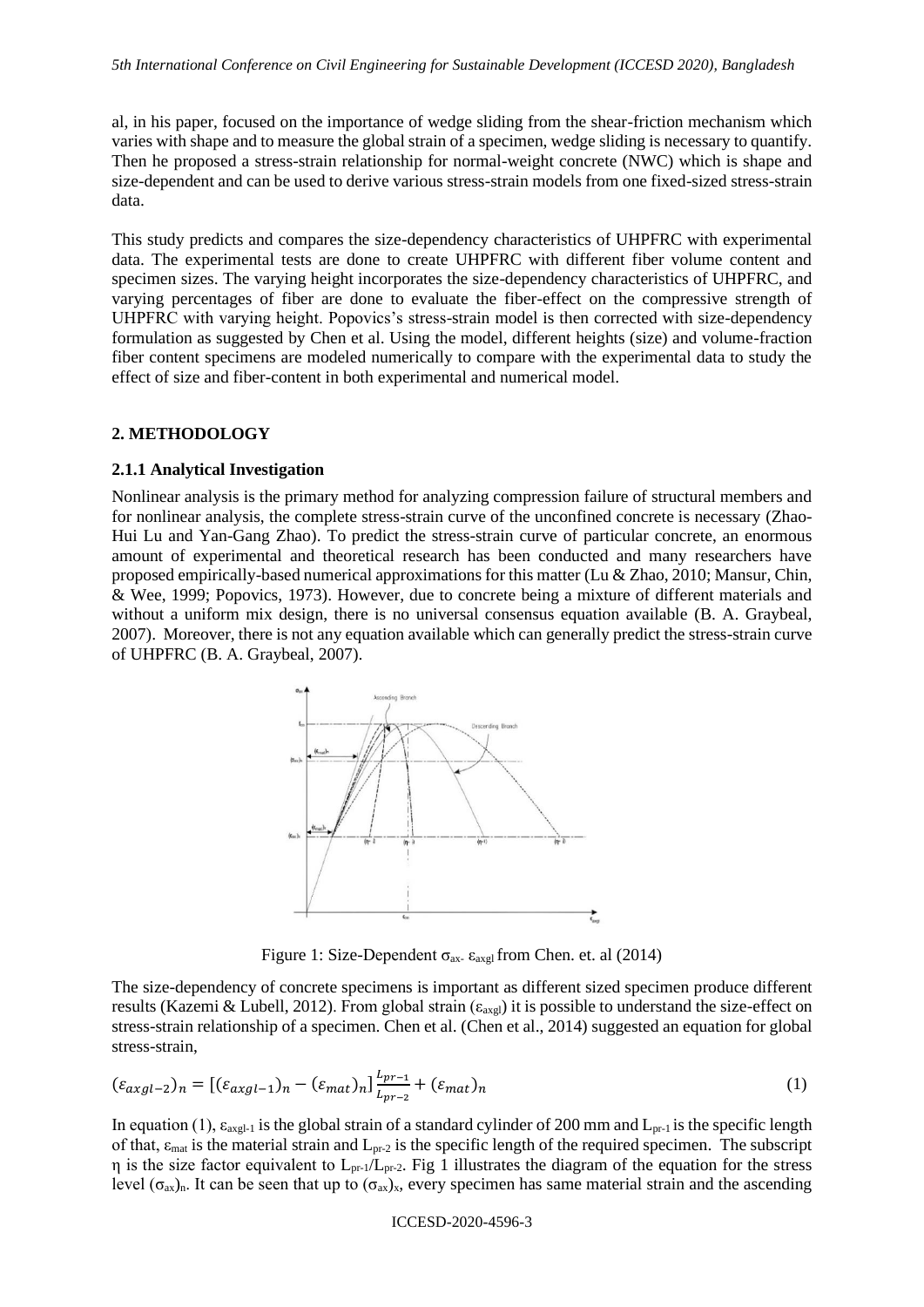branch has a similar linear slope for every specimen. Test stress-strain relationship for  $\eta =1$  is used as a base to plot other stress-strain relationships for different lengths  $L_{pr-2}$ . Figure 1 illustrates that as the  $\eta$ reduces, reduction in ductility in the descending branch is apparent and contrary, as the η increases, an increase in ductility in the descending branch is seen. Moreover, fig 1 also illustrates the ductile behavior of UHPC – it shows considerable residual stress even in higher strain after reaching peak strain.

To make the existing peak strain-based stress-strain relationships size-dependent, Chen et al proposed an adjusted value of **εco** for size-dependency characteristics (Chen et al., 2014). This adjusted **εco** strain makes the stress-strain size-dependent and stress-strain relationship for any size can be derived from one standard size. While using this equation, the slenderness factor **μ** has to be equal to or more than 2. Here, **μ** is the ratio of length to diameter for cylinder specimen. Graybeal et al conducted in his paper that the increase in the size of fiber-reinforced concrete significantly reduces the compressive strength (B. A. Graybeal, 2007). But there is not any existing consensus equation that can predict size-dependent stress-strain behavior of UHPFRC. Previous researches have shown that fiber significantly improves post-peak behavior and enhances strain characteristics of concrete in both compression and tension (Dwarakanath & Nagaraj, 1991; Nataraja, Dhang, & Gupta, 1999).

#### **2.1.2 Popovics's Model (1973)**

The model proposed by Popovics can estimate the complete stress-strain diagram of concrete. This model predicts both the ascending and descending branches of the stress-strain curve.

$$
f = f_0 \frac{\varepsilon}{\varepsilon_0} \frac{n}{n - 1 + \left(\varepsilon_{/\varepsilon_0}\right)^2} \tag{2}
$$

This model predicts good stress-strain behavior for up to 69 MPa concrete. For incorporating sizedepending behavior, Chen et al have modified the Popovics's equation by replacing peak strain  $(\varepsilon_o)$ with an adjusted peak strain  $(\varepsilon_{co})$  and  $n$  with  $r$ , which is a factor that controls the ductility of the concrete, and  $r = \frac{E_c}{\sqrt{E_c + E_c}}$  $\frac{E_c}{[E_c - (f_{co}/E_{co})]}$ . Chen et al used regression analysis on test results of normal weight concrete for the value of  $\varepsilon_o$ .

Thus, the modified Popovics's formula for the size-dependent stress-strain diagram is,

$$
f = f_{co} \frac{\left[\frac{(\varepsilon_{ax})_{pop}}{\varepsilon_{co}}\right]r}{r - 1 + \left[\frac{(\varepsilon_{ax})_{pop}}{\varepsilon_{co}}\right]^r}
$$
(3)

This yields the size-dependent stress-strain relationship for Popovics's equation. The authors in this study have conducted regression analysis for deriving Chen's moderated factors  $(\epsilon_{\rm co})$  for three different fiber-volume content of UHPFRC and incorporated the factors in previously proposed Popovics's analytical model equation (2) to propose a size-dependent stress-strain model of UHPFRC.

### **2.1.3 Extracting Regression**

Global strain at peak stress (f<sub>co</sub>) for a specimen of length 200 mm,  $\epsilon_{c0-200}$ , can be utilized to formulate size-dependent characteristics for the predictive model. Peak strain can be converted into global strain for a specimen of length 200 mm by using Chen's equation-(Chen et al., 2014),

$$
\varepsilon_{co-200} = \left(\varepsilon_{co-test} - \frac{f_{co}}{Ec}\right) \frac{L_{pr-test}}{200} + \frac{f_{co}}{Ec}
$$
\n(4)

Where,

 $f_{\rm co}$  = Peak stress

**εco-test** = Peak strain from test result

 $L_{\text{pr-test}} =$  Length of test specimen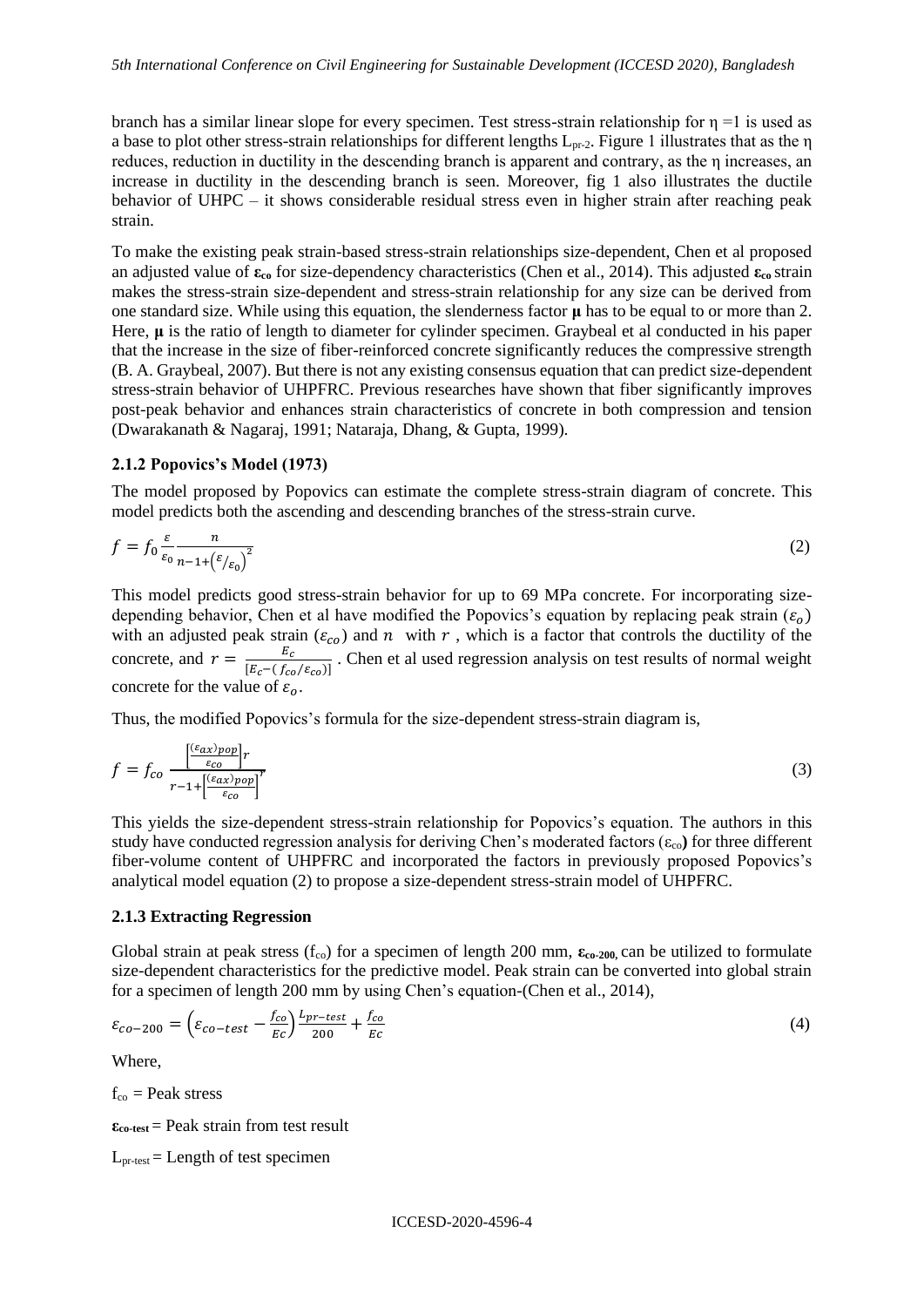$L_{pr-200}$  = Test specimen length converted to 200 mm

The authors have performed linear regression on 121 published test results pertaining to the relevant topic (Al-Azzawi & Sarsam, 2010; Bencardino, Rizzuti, & Spadea, 2007; Bencardino, Rizzuti, Spadea, & Swamy, 2008; Bhargava, Sharma, & Kaushik, 2006; Earle, Bowden, & Guy; Graybeal, 2005; B. Graybeal, 2007; Jiao, Sun, Huan, & Jiang, 2009; Jo, Shon, & Kim, 2001; Lavanya, Dattatreya, M.Neelamegam, & Seshagiri Rao, 2010; Lavanya, J K, & Neelamegam, 2014; Lee; Mansur et al., 1999; Suksawang, Wtaife, & Alsabbagh, 2018) to determine relationships between **εco-200** and fco.. Later, the authors have divided the test results by 3 different volume percentages of steel fibers – 1%, 2%, and 3% and performed linear regression for the aforementioned percentages with test results of a similar percentage of steel fiber. For 1% fiber-volume content, the linear regression gave the following equation relationships between  $\varepsilon_{\rm co-200}$  and  $f_{\rm co.}$ 

$$
\varepsilon_{co-200} = 6.42 \times 10^{-6} f_{co} + 2.88 \times 10^{-3}
$$
\n<sup>(5)</sup>

For 2%, the linear regression gave the following equation relationships between  $\epsilon_{\rm co-200}$  and  $f_{\rm co}$ .

$$
\varepsilon_{co-200} = -1.78 \times 10^{-6} f_{co} + 3.88 \times 10^{-3}
$$
 (6)

For 3%, the linear regression gave the following equation relationships between  $\epsilon_{\rm co-200}$  and  $f_{\rm co}$ .

$$
\varepsilon_{co-200} = 1.08 \times 10^{-6} f_{co} + 3.44 \times 10^{-3}
$$
\n<sup>(7)</sup>

The model will incorporate equations (4-7) to produce an estimate for size-dependent stress-strain curves for UHPFRC.

### **2.2 Experimental Test Specification**

The experimental test was initiated to investigate the size-dependent compressive strength and stressstrain behavior of UHPFRC. Two major influencing factors in preparing test specimens are – Varying fiber volume-content and size of the specimen. For each fiber content from 1% to 3%, size-wise three types of cylinder, with a fixed diameter of 100 mm and varying height 200 mm, 300 mm and 400 mm were cast. To get a more accurate result, for each type of cylinders, 3 cylinders were cast and the mean value was used in the paper.

The mix composition was adopted from the previous work (Sobuz et al., 2016). One commercially available fiber – Dramix 4D was used and are available from Bekaet Ltd in South Australia. All of the steel fibers were hooked end wired type. The compression strength tests were carried out according to the standard (ASTM-C39/C39M-12, 2012). An Amsler Compressive Testing Machine with a maximum capacity of 5000 kN was used to determine stress-strain behavior. Load control was the controlling measure up to the peak strength and after that, the specimens were under deflection control. The loads were applied on the top surface of 100 mm diameter cylinders. The load application rate was maintained at 50 kN/min in the ascending branch. After the peak load, for the descending branch, the displacement was at 0.1 mm/min. At day 56, 4 LVDTs were equipped to measure the total platen to platen axial deformation and 3 LVDTs equally spaced laterally at mid-height were equipped to measure the total lateral dilation. For measuring axial strain due to concentric load, two axial gauges were used and for lateral strain, three lateral strain gauges were used.

## **3. EXPERIMENTAL TEST RESULTS**

Axial stress-strain results involving peak strength, peak strain, failure strength and failure strain of different fiber content are presented in Table 1. Predominantly, it can be seen from Table 1 that, the strength ranges from 137 MPa to 160 MPa with corresponding peak strain .004156 to .004515 for test series 1, strength ranges from 124 MPa to 142 MPa with corresponding peak strain 0.003544 to 0.003708 for test series 2 and strength ranges from 140 MPa to 143 MPa with corresponding peak strain 0.004027 to 0.004389 for test series 3.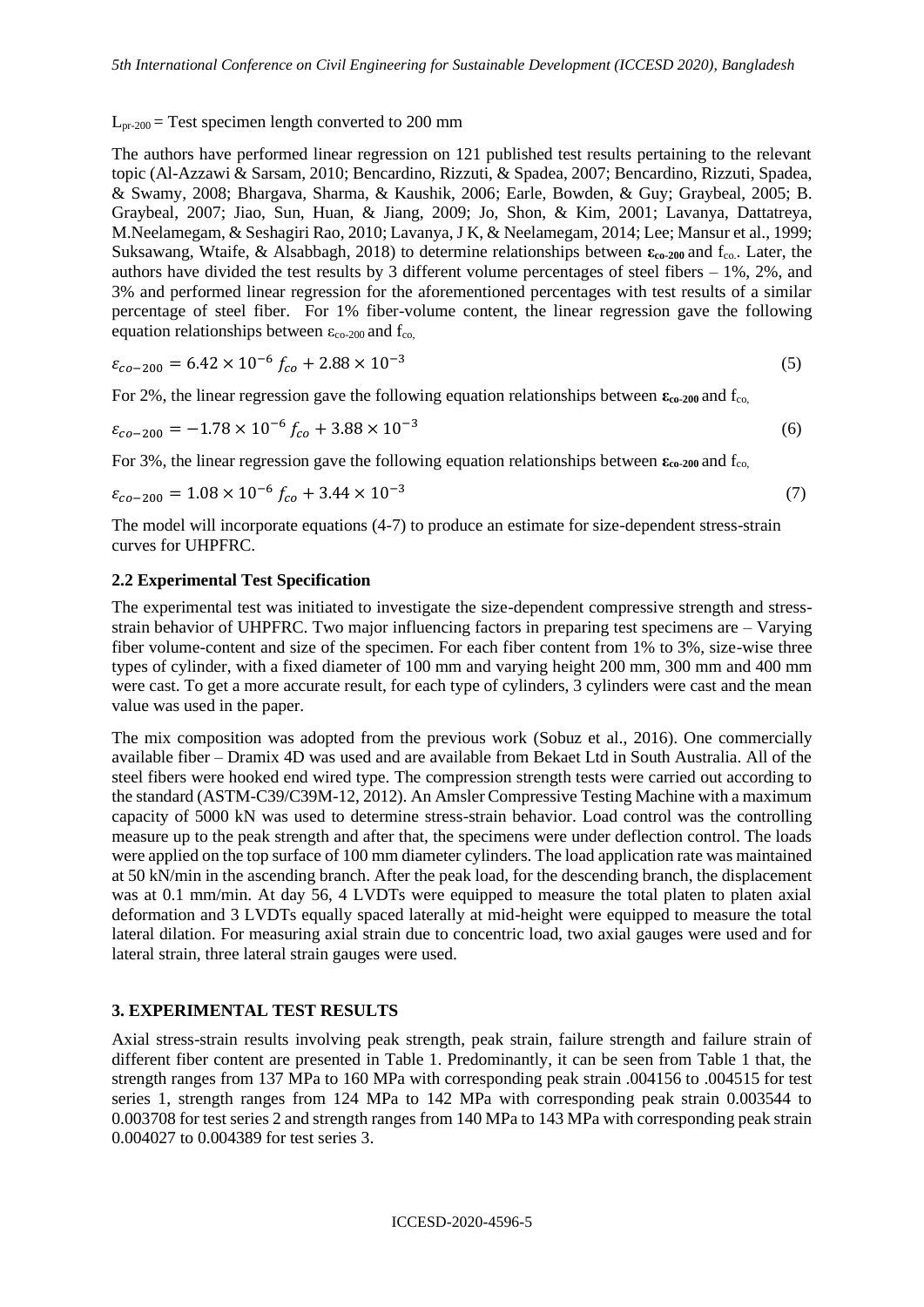| <b>Specimen</b><br><b>Designation</b> | <b>Test</b><br><b>Series</b> | Fiber %        | Peak<br><b>Strength</b><br>(MPa) | <b>Peak Strain</b> | <b>Failure</b><br><b>Strength</b><br>(MPa) | <b>Failure</b><br><b>Strain</b> |
|---------------------------------------|------------------------------|----------------|----------------------------------|--------------------|--------------------------------------------|---------------------------------|
| $S-100x200-1$                         | 1                            | 1              | 137                              | 0.004156           | 6.683                                      | 0.101                           |
| $S-100x200-2$                         | 1                            | 2              | 155                              | 0.004437           | 4.394                                      | 0.148                           |
| $S-100x200-3$                         | 1                            | 3              | 160                              | 0.004515           | 7.234                                      | 0.187                           |
| $S-100x300-1$                         | $\overline{2}$               |                | 124                              | 0.003544           | 0.6288                                     | 0.0923                          |
| $S-100x300-2$                         | $\overline{2}$               | $\overline{2}$ | 142                              | 0.003664           | 2.476                                      | 0.1098                          |
| $S-100x300-3$                         | $\overline{2}$               | 3              | 142                              | 0.003708           | 1.469                                      | 0.1322                          |
| $S-100x400-1$                         | 3                            | 1              | 140                              | 0.004027           | 0.981                                      | 0.0660                          |
| $S-100x400-2$                         | 3                            | $\overline{2}$ | 142                              | 0.003963           | 1.948                                      | 0.0797                          |
| $S-100x400-3$                         | 3                            | 3              | 143                              | 0.004389           | 2.819                                      | 0.0918                          |

Table 1: UHPFRC experimental test result

It is noted that the highest peak strength observed was 160 MPa for S-100x200-3 specimen and the highest peak strain was  $0.004515$  for S-100x200-3 specimen. It satisfies that with the introduction of higher fiber content, the peak strain and failure strain increases significantly for each size.

From table 1, it can be seen that failure strain for UHPFRC is significantly higher than normal-weight concrete at higher strain. For NWC, the failure strain is in the vicinity of 0.005 whereas, for UHPFRC, the lowest failure strain observed in the experiment is 0.0660 (Lim & Ozbakkaloglu, 2014). This phenomenon indicates that serviceability for UHPFRC is significantly higher than NWC and exhibits more ductile behavior

# **4. ANALYTICAL RESULTS**

It is possible to predict stress-strain behavior for other lengths of specimen after testing one standard specimen length. After selecting a standard length of specimen, equation (4) can be applied to convert other specimen lengths to the standard one. This way the global strain for standard **εco-standard** can be converted into global strain for other length **εco-others.** For instance, global strain for **Lpr-200** is **εco-200**,which can be converted into  $\varepsilon_{c0-300}$  for specimen length of 300 mm and likewise.

For this study, the authors have used three base specimen sizes for three different fiber-volume percentages to predict stress-strain behavior of other sizes in a similar fiber-volume percentage. For the similar fiber-volume percentage, predicted derived numerical stress-strain behaviors for other specimen sizes are then compared with previous experimental results.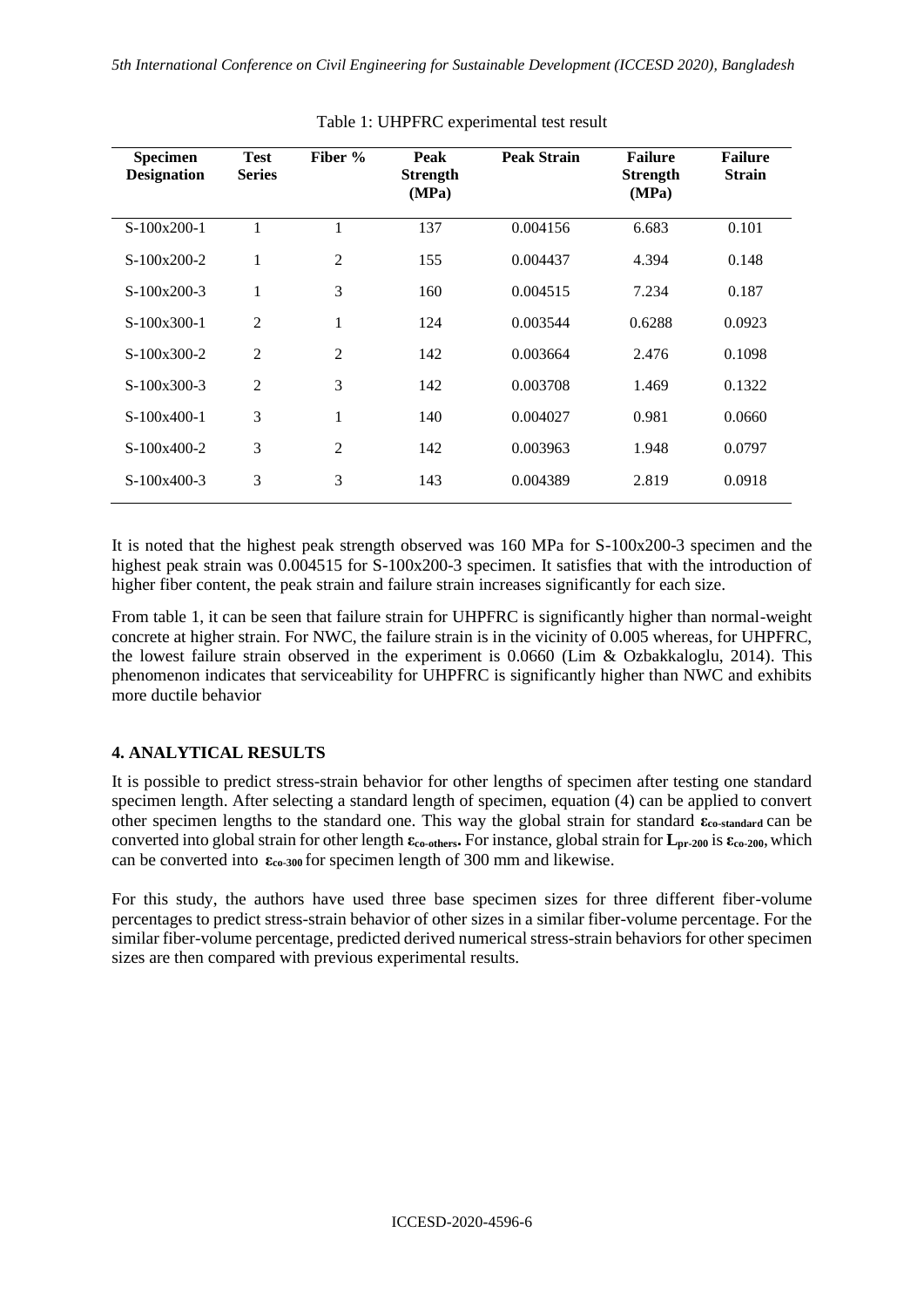

Figure 2: Experimental data vs numerical data for 1% fiber-volume content



Figure 3: Experimental data vs numerical data for 2% fiber-volume content



Figure 4: Experimental data vs numerical data for 3% fiber-volume content

ICCESD-2020-4596-7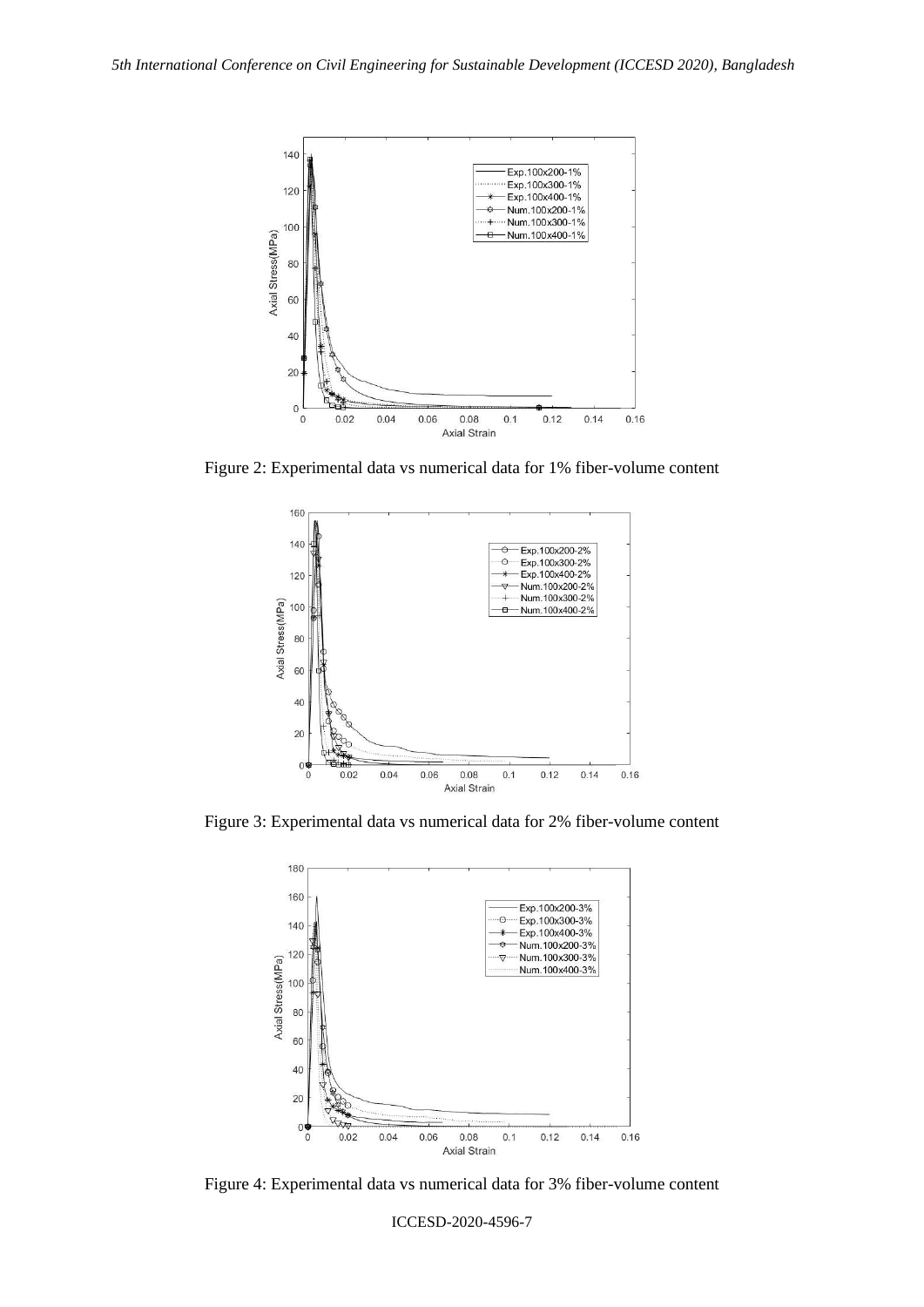For 1%, 100x200 mm is taken as the base size specimen. Numerical behavior of for 100x200 mm, 100x300 mm and 100x400 mm with 1% fiber-volume is derived using equations (4) and (5) which is exhibited in figure 2. Both experimental and numerical stress-strain graph shows linearity till the peak stress. The model accurately predicts linear behavior equivalent to the experimental. The model also predicts compressive peak stress with accuracy. For UHPC, a steep post-peak is observed in both works of literature (Mansur et al., 1999) and in this experimental result. The model closely predicts steep postpeak behavior relative to the experimental post-peak behavior. The specimen exhibits relatively higher residual stress even in higher strain – 100x200 mm exhibits around 36 MPa for a strain of 0.016 and the model is able to predict closely similar residual stress in a similar strain. This indicates the ductility characteristics of UHPFRC; hence, the model is also able to predict the ductility property of UHPFRC.

For 2%, 100x200 mm is taken as a base specimen. Numerical behavior of 100x200 mm, 100x300 mm, and 100x400 mm with 2% fiber-volume is derived using equations (4) and (6) which is shown in figure 3. Figure 3 and figure 4 shows that similar characteristics to 1% can be observed for 2%. With the increase of fiber-volume, compressive strength tends to be higher (Kazemi & Lubell, 2012). In this study, 2% fiber-volume increased compressive strength to 155 MPa for 100x200 mm specimen. The model predicts closely to the increased compressive strength for 2%. Moreover, it is noted that with increased specimen size, lower compressive strength is obtained (Kazemi & Lubell; Lubell). In this study, 100x300 mm and 100x400 mm exhibited lower compressive strength than 100x200 mm and the model is able to predict the drop in compressive strength with increased size. For 3%, a similar procedure was followed and similar results were obtained using equations (4) and (7), which is shown in figure 4. Figure 4 predicts similar correlation – linear behavior, peak stress, steeper post-peak behavior, analogous stress-strain behavior with the influence of specimen-size and ductility property. Thus, the model predicts a conservative estimate with the experimental results.

# **5. CONCLUSIONS**

The study was undertaken to construct a model for estimating size-dependent stress-strain curves for UHPFRC. For establishing the model, using Popovic et al's (Popovics, 1973) equation and Chen et al's (Chen et al., 2014) global strain equation, regression analysis was conducted on 121 published test results to generate size-dependent stress-strain equations for UHPFRC. Three equations were generated for three different fiber-volume contents – 1 %, 2 %, and 3 %. A comparison of the prediction from this model and experimental test data manifests good consistency. The model accurately predicts up to material strain and provides a conservative estimate for the softening branch with the experimental data. Commensurate estimate for softening branch allows future research pertaining to high cyclic load, fatigue, earthquake by utilizing this model. It is possible to estimate any specimen sized stress-strain behaviors using this model just by experimenting with one standard size. As a result, a significant reduction of cost, time and material can be achieved while conducting future research in UHPFRC.

## **ACKNOWLEDGEMENTS**

The authors wish to acknowledge the financial support of the Australian Government Department of Defense's ''Defense Science and Technology Organization". The experimental study was conducted in the Chapman structural laboratory of the School of Civil, Environment and Mining Engineering, The University of Adelaide, South Australia. The numerical modeling part of the research was carried out in the high-speed computers in BIM laboratory in the Department of Building Engineering and Construction Management, Khulna University of Engineering and Technology, Khulna-9203, Bangladesh.

## **REFERENCES**

Al-Azzawi, Z., & Sarsam, K. (2010). Mechanical Properties of High-Strength Fiber Reinforced Concrete. *Engineering and Technology Journal, 28*, 2442.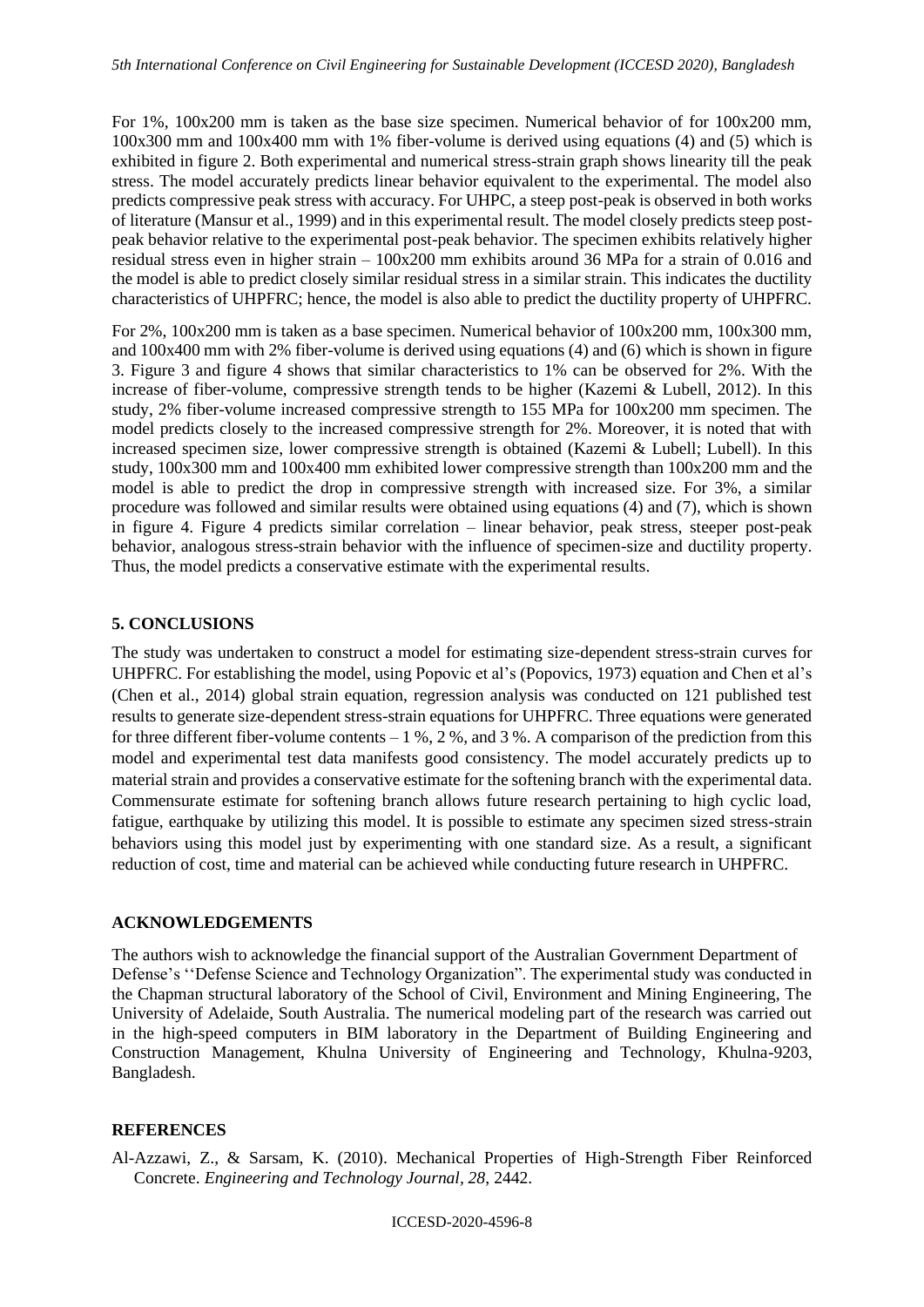- Ayub, T. (2014). *Stress-Strain Response of High Strength Concrete and Application of the Existing Models* (Vol. 8).
- B.A. Graybeal, P. E., J.L. Hartmann, P.E. (2003). *ULTRA-HIGH PERFORMANCE CONCRETE MATERIAL PROPERTIES*. Paper presented at the Transportation Research Board Conference.
- Bencardino, F., Rizzuti, L., & Spadea, G. (2007). Experimental tests vs. theoretical modeling for FRC in compression. *Proceedings of the 6th International Conference on Fracture Mechanics of Concrete and Concrete Structures, 3*, 1473-1480.
- Bencardino, F., Rizzuti, L., Spadea, G., & Swamy, R. (2008). Stress-Strain Behavior of Steel Fiber-Reinforced Concrete in Compression. *Journal of Materials in Civil Engineering - J MATER CIVIL ENG, 20*. doi:10.1061/(ASCE)0899-1561(2008)20:3(255)
- Bhargava, P., Sharma, U. K., & Kaushik, S. (2006). Compressive Stress-Strain Behavior of Small Scale Steel Fibre Reinforced High Strength Concrete Cylinders. *Journal of Advanced Concrete Technology - J ADV CONCR TECHNOL, 4*, 109-121. doi:10.3151/jact.4.109
- Chen, Y., Visintin, P., Oehlers, D. J., & Alengaram, U. J. (2014). Size-Dependent Stress-Strain Model for Unconfined Concrete. *Journal of Structural Engineering, 140*(4). doi:10.1061/(asce)st.1943- 541x.0000869
- Davis, B. G. a. M. (2008). Cylinder or Cube: Strength Testing of 80 to 200 MPa (11.6 to 29 ksi) Ultra-High-Performance Fiber-Reinforced Concrete. *ACI MATERIALS JOURNAL, 105*(6).
- del Viso, J. R., Carmona, J. R., & Ruiz, G. (2008). Shape and size effects on the compressive strength of high-strength concrete. *Cement and Concrete Research, 38*(3), 386-395. doi:10.1016/j.cemconres.2007.09.020
- Dwarakanath, H. V., & Nagaraj, T. S. (1991). *Comparative study of predictions of flexural strength of steel fiber concrete* (Vol. 88).
- Earle, P., Bowden, D., & Guy, M. (2012). Twitter earthquake detection: Earthquake monitoring in a social world. *Annals of geophysics = Annali di geofisica, 54*. doi:10.4401/ag-5364
- Frettlöhr, B., H. Reineck, K., & W. Reinhardt, H. (2012). Size and Shape Effect of UHPFRC Prisms Tested under Axial Tension and Bending. In (Vol. 2, pp. 365-372).
- Graybeal, B. (2005). Characterization of the behavior of ultra-high performance concrete.
- Graybeal, B. (2007). Compressive Behavior of Ultra-High-Performance Fiber-Reinforced Concrete. *ACI MATERIALS JOURNAL, 104*, 146-152.
- Graybeal, B. A. (2007). Compressive Behavior of Ultra-High-Performance Fiber-Reinforced Concrete. *ACI MATERIALS JOURNAL, 104*(2).
- Jiao, C., Sun, W., Huan, S., & Jiang, G. (2009). Behavior of steel fiber Reinforced high-strength concrete at medium strain rate. *Frontiers of Architecture and Civil Engineering in China, 3*, 131- 136. doi:10.1007/s11709-009-0027-0
- Jo, B.-W., Shon, Y.-H., & Kim, Y.-J. (2001). The Evalution Of Elastic Modulus for Steel Fiber Reinforced Concrete. *Russian Journal of Nondestructive Testing, 37*(2), 152-161. doi:10.1023/A:1016780124443
- Kazemi, S., & Lubell, A. (2012). Influence of Specimen Size and Fiber Content on Mechanical Properties of Ultra-High-Performance Fiber-Reinforced Concrete. *ACI MATERIALS JOURNAL, 109*, 675-684. doi:10.14359/51684165
- Kim, D. J., Park, S.H., Ryu, G.S., & Koh, K.T. . (2011). Comparative flexural behavior of Hybrid Ultra High Performance Fiber Reinforced Concrete with different macro fibers. *Construction and Building Materials, 25*(11), 4144-4155.
- Lavanya, S., Dattatreya, J., M.Neelamegam, & Seshagiri Rao, M. (2010). STUDY ON STRESS-STRAIN PROPERTIES OF REACTIVE POWDER CONCRETE UNDER UNIAXIAL COMPRESSION. *International Journal of Engineering Science and Technology, 2*.
- Lavanya, S., J K, D., & Neelamegam, M. (2014). STRESS STRAIN BEHAVIOUR OF ULTRA HIGH PERFORMANCE CONCRETE UNDER UNIAXIAL COMPRESSION. *International Journal of Civil Engineering and Technology (IJCIET) 0976-6316, 5*, 187-194.
- Lee, I. Complete Stress-Strain Characteristics of High Performance Concrete.
- Lim, J. C., & Ozbakkaloglu, T. (2014). Stress-Strain Model for Normal- and Light-Weight Concretes under Uniaxial and Triaxial Compression. *Construction and Building Materials, 71*. doi:10.1016/j.conbuildmat.2014.08.050